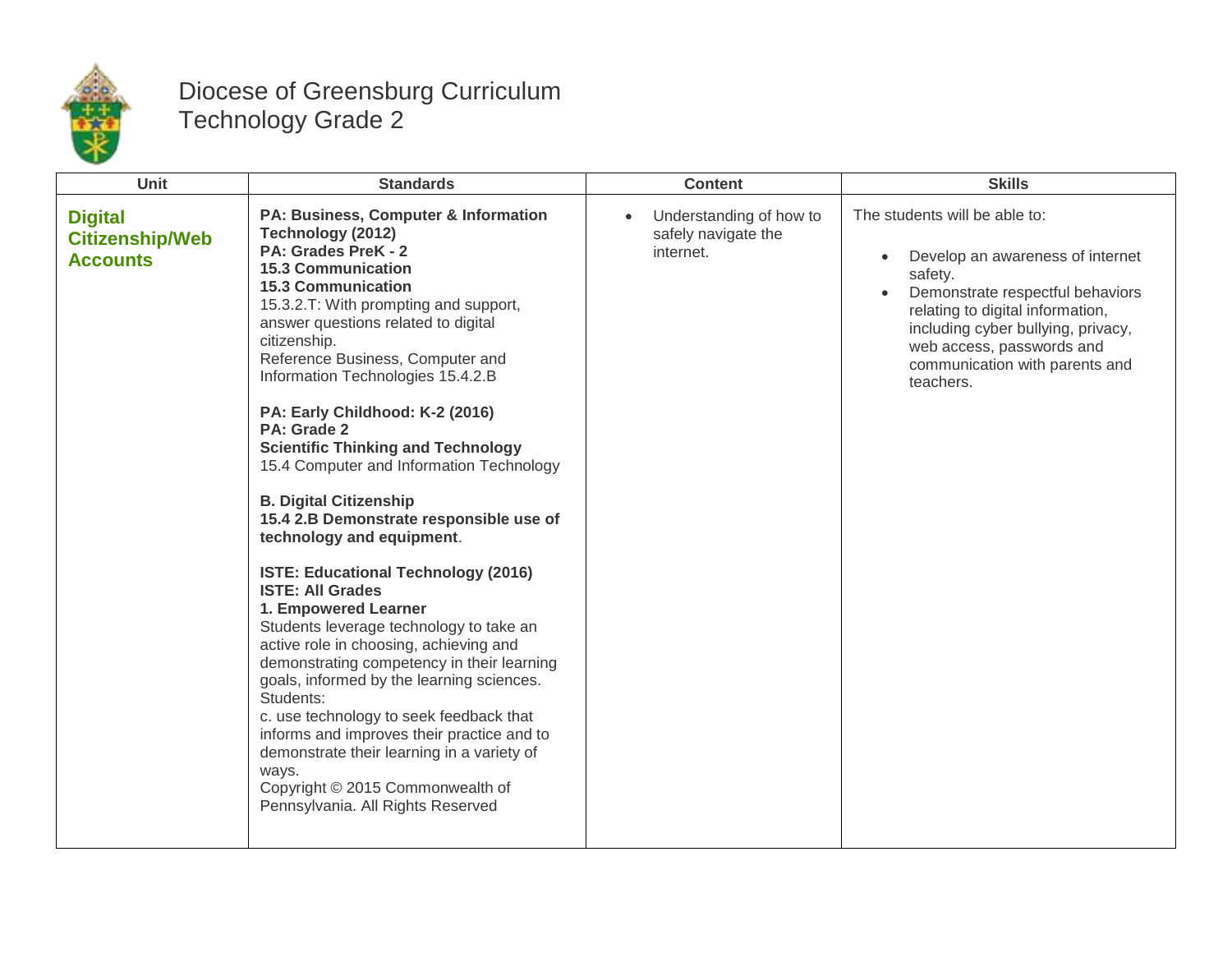| Unit                                                              | <b>Standards</b>                                                                                                                                                                                                                                                                                                                                                                                                                                                                                                                                                                                                                                                                                                                                                                                                                                                                                                                                                                                                                                                                                                                                                                                                                                                                                          | <b>Content</b>                                                                                                                                                                                                                                                                                                                                                           | <b>Skills</b>                                                                                                                                                                                                                                                                                                                                                                                                                                                                            |
|-------------------------------------------------------------------|-----------------------------------------------------------------------------------------------------------------------------------------------------------------------------------------------------------------------------------------------------------------------------------------------------------------------------------------------------------------------------------------------------------------------------------------------------------------------------------------------------------------------------------------------------------------------------------------------------------------------------------------------------------------------------------------------------------------------------------------------------------------------------------------------------------------------------------------------------------------------------------------------------------------------------------------------------------------------------------------------------------------------------------------------------------------------------------------------------------------------------------------------------------------------------------------------------------------------------------------------------------------------------------------------------------|--------------------------------------------------------------------------------------------------------------------------------------------------------------------------------------------------------------------------------------------------------------------------------------------------------------------------------------------------------------------------|------------------------------------------------------------------------------------------------------------------------------------------------------------------------------------------------------------------------------------------------------------------------------------------------------------------------------------------------------------------------------------------------------------------------------------------------------------------------------------------|
| <b>Basic Computing</b><br><b>Skills and</b><br><b>Keyboarding</b> | PA: Business, Computer & Information<br>Technology (2012)<br>PA: Grades PreK - 2<br><b>15.4 Computer and Information</b><br><b>Technologies</b><br><b>15.4 Computer and Information</b><br><b>Technologies</b><br>15.4.2.B: Demonstrate responsible use of<br>technology and equipment.<br>15.4.2.C: With prompting and support,<br>identify peripheral devices of computer<br>system including input and output devices.<br>15.4.2.D: Demonstrate the correct use of<br>simple input technologies (e.g., mouse,<br>touch screen, microphone, etc.).<br>ISTE: Educational Technology (2016)<br><b>All Grades</b><br>1. Empowered Learner<br>Students leverage technology to take<br>an active role in choosing, achieving<br>and demonstrating competency in their<br>learning goals, informed by the learning<br>sciences. Students:<br>c. use technology to seek feedback that<br>informs and improves their practice and to<br>demonstrate their learning in a variety of<br>ways.<br>d. understand the fundamental concepts of<br>technology operations, demonstrate the<br>ability to choose, use and troubleshoot<br>current technologies and are able to<br>transfer their knowledge to explore<br>emerging technologies.<br>Copyright © 2015 Commonwealth of<br>Pennsylvania. All Rights Reserved | Parts of the computer:<br>$\bullet$<br>mouse, monitor, screen,<br>keyboard.<br>Apply and identify<br>$\bullet$<br>concepts of computer<br>usage to use the<br>machine in a proper way.<br>Demonstrate Input/output<br>$\bullet$<br>devices.<br>Identify computer<br>$\bullet$<br>desktop<br>icons/applications.<br>Keyboard letters.<br>$\bullet$<br>Keyboard functions. | The students will be able to:<br>Identify, name, and use parts of a<br>$\bullet$<br>computer.<br>Successfully use the mouse,<br>keyboard, monitor, tower.<br>Demonstrate the ability to log on/log<br>$\bullet$<br>off (shut down) on a device.<br>Demonstrate the ability to print.<br>$\bullet$<br>Locate letters on the keyboard<br>$\bullet$<br>accurately.<br>Increase their speed at finding<br>$\bullet$<br>letters.<br>Identify and describe keyboard<br>$\bullet$<br>functions. |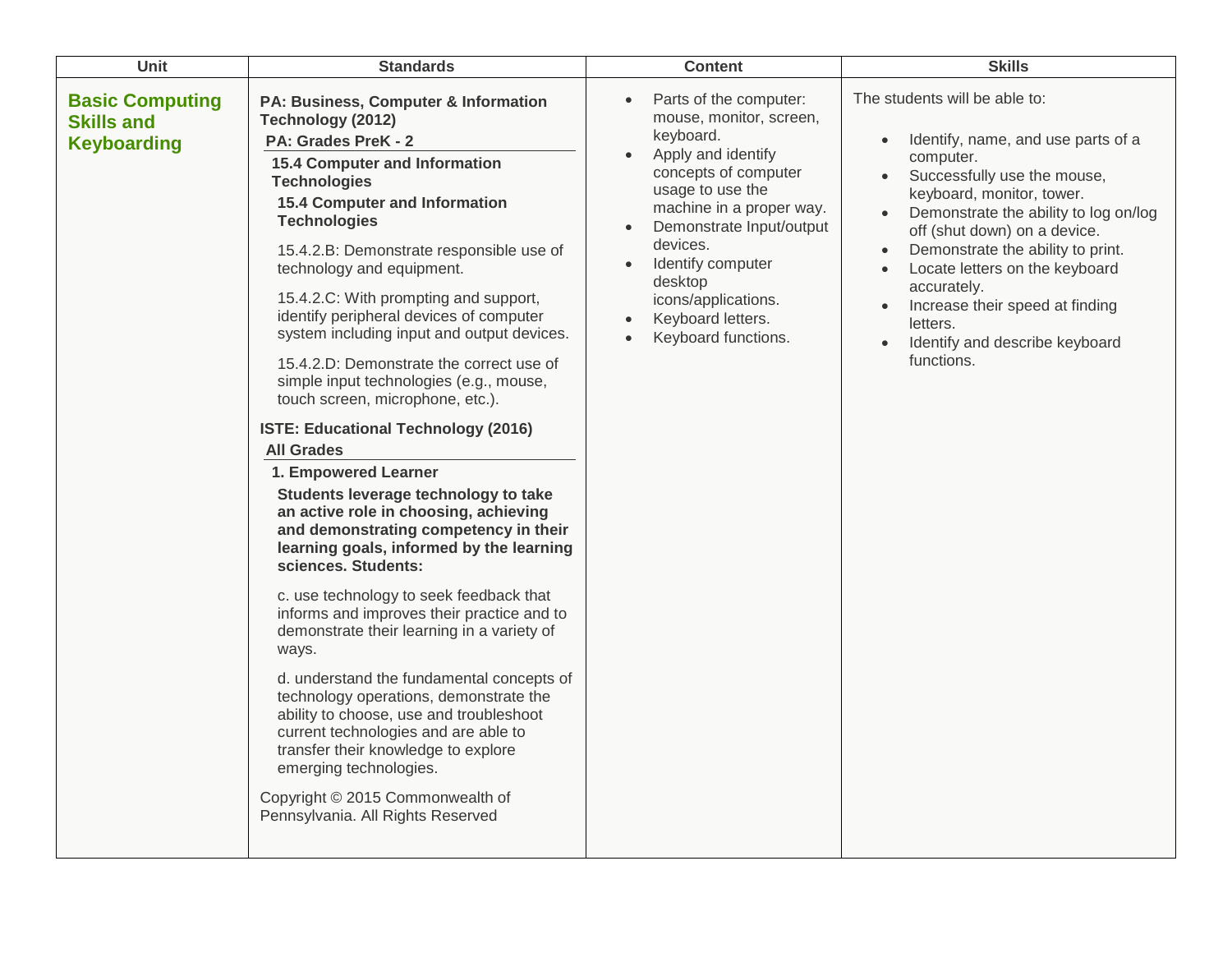| <b>Unit</b>            | <b>Standards</b>                                                                                                                                                                                                                                                                                                                                                                                                                                                                                                                                                                                                                                                                                                                                                                                                                                                                                                                                                                                                                                                                                                                                                                                                                                                                                                                     | <b>Content</b>                                                                                                                                                                          | <b>Skills</b>                                                                                                                                                      |
|------------------------|--------------------------------------------------------------------------------------------------------------------------------------------------------------------------------------------------------------------------------------------------------------------------------------------------------------------------------------------------------------------------------------------------------------------------------------------------------------------------------------------------------------------------------------------------------------------------------------------------------------------------------------------------------------------------------------------------------------------------------------------------------------------------------------------------------------------------------------------------------------------------------------------------------------------------------------------------------------------------------------------------------------------------------------------------------------------------------------------------------------------------------------------------------------------------------------------------------------------------------------------------------------------------------------------------------------------------------------|-----------------------------------------------------------------------------------------------------------------------------------------------------------------------------------------|--------------------------------------------------------------------------------------------------------------------------------------------------------------------|
| <b>Word Processing</b> | <b>CCSS: ELA &amp; Literacy in History/Social</b><br>Studies, Science, & Technical Subjects K-<br>5<br><b>CCSS: Grade 1</b><br><b>Capacities of the Literate Individual</b><br><b>Students Who are College and Career</b><br>Ready in Reading, Writing, Speaking,<br>Listening, & Language<br>They use technology and digital media<br>strategically and capably.<br>Writing<br>6. Use technology, including the Internet,<br>to produce and publish writing and to<br>interact and collaborate with others.<br>W.1.6. With guidance and support from<br>adults, use a variety of digital tools to<br>produce and publish writing, including in<br>collaboration with peers.<br><b>CCSS: Grade 3</b><br>Writing<br>6. Use technology, including the Internet,<br>to produce and publish writing and to<br>interact and collaborate with others.<br>W.3.6. With guidance and support from<br>adults, use technology to produce and<br>publish writing (using keyboarding skills) as<br>well as to interact and collaborate with<br>others.<br>PA: Business, Computer & Information<br>Technology (2012)<br>PA: Grades PreK - 2<br><b>15.4 Computer and Information</b><br><b>Technologies</b><br><b>15.4 Computer and Information</b><br><b>Technologies</b><br>15.4.2.B: Demonstrate responsible use of<br>technology and equipment. | Know a word processing<br>program.<br>State the purpose for<br>using word processing.<br>Know and understand<br>the commands.<br>Understand how to use a<br>word processing<br>program. | The students will be able to:<br>Enter a text into document.<br>Change font size.<br>Open a word processing program.<br>Change font color.<br>Delete word or text. |
|                        | 15.4.2.C: With prompting and support,<br>identify peripheral devices of computer<br>system including input and output devices.                                                                                                                                                                                                                                                                                                                                                                                                                                                                                                                                                                                                                                                                                                                                                                                                                                                                                                                                                                                                                                                                                                                                                                                                       |                                                                                                                                                                                         |                                                                                                                                                                    |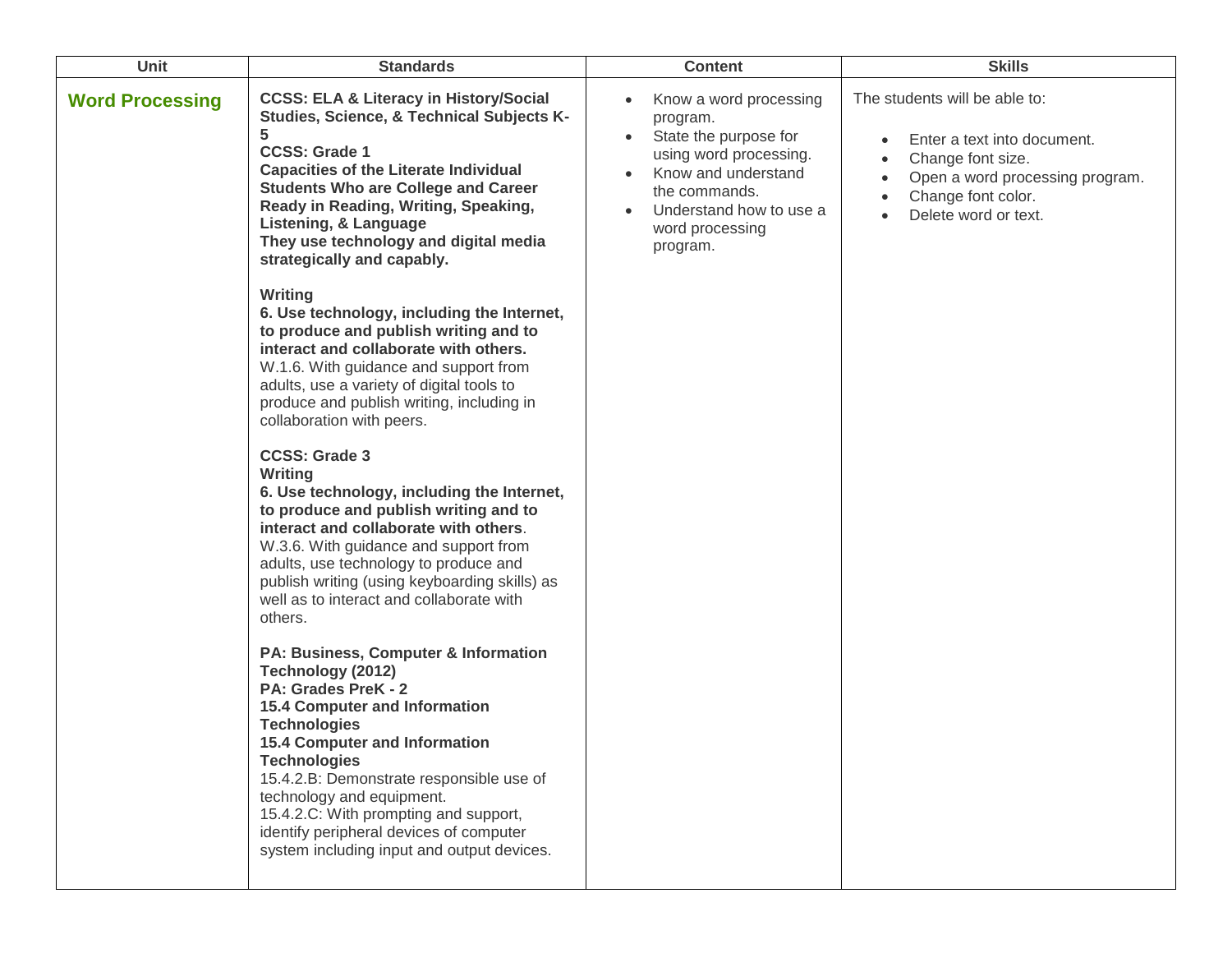| Unit            | <b>Standards</b>                                                                                                                                                                                                                                                                                                                                                                                                                                                                                                                                                                                                                                                                                                        | <b>Content</b>                                                                                                           | <b>Skills</b>                                                                                                                                                                                                       |
|-----------------|-------------------------------------------------------------------------------------------------------------------------------------------------------------------------------------------------------------------------------------------------------------------------------------------------------------------------------------------------------------------------------------------------------------------------------------------------------------------------------------------------------------------------------------------------------------------------------------------------------------------------------------------------------------------------------------------------------------------------|--------------------------------------------------------------------------------------------------------------------------|---------------------------------------------------------------------------------------------------------------------------------------------------------------------------------------------------------------------|
|                 | ISTE: Educational Technology (2016)<br><b>ISTE: All Grades</b><br><b>6. Creative Communicator</b><br>Students communicate clearly and<br>express themselves creatively for a<br>variety of purposes using the platforms,<br>tools, styles, formats and digital media<br>appropriate to their goals.<br><b>Students:</b><br>a. choose the appropriate platforms and tools<br>for meeting the desired objectives of their<br>creation or communication.<br>b. create original works or responsibly<br>repurpose or remix digital resources into new<br>creations.<br>© Copyright 2010. National Governors<br>Association Center for Best Practices and<br>Council of Chief State School Officers. All<br>rights reserved. |                                                                                                                          |                                                                                                                                                                                                                     |
| <b>Research</b> | PA: Business, Computer & Information<br>Technology (2012)<br>PA: Grades PreK - 2<br><b>15.4 Computer and Information</b><br><b>Technologies</b><br><b>15.4 Computer and Information</b><br><b>Technologies</b><br>15.4.2.G: With help and support, select<br>and use various software/applications for<br>an intended purpose.<br>15.4.2.L: With help and support, use web<br>browser to locate content-specific<br>websites.<br>ISTE: Educational Technology (2016)<br><b>All Grades</b><br>3. Knowledge Constructor<br>Students critically curate a variety of<br>resources using digital tools to<br>construct knowledge, produce creative                                                                           | Address bar<br>Search engine<br>Search results<br>Left/right/up/down arrows<br>$\bullet$<br>online pictures<br>$\bullet$ | The students will be able to:<br>Enter website address into address<br>$\bullet$<br>bar.<br>Identify and use child friendly search<br>$\bullet$<br>engines.<br>Insert on-line pictures into a project.<br>$\bullet$ |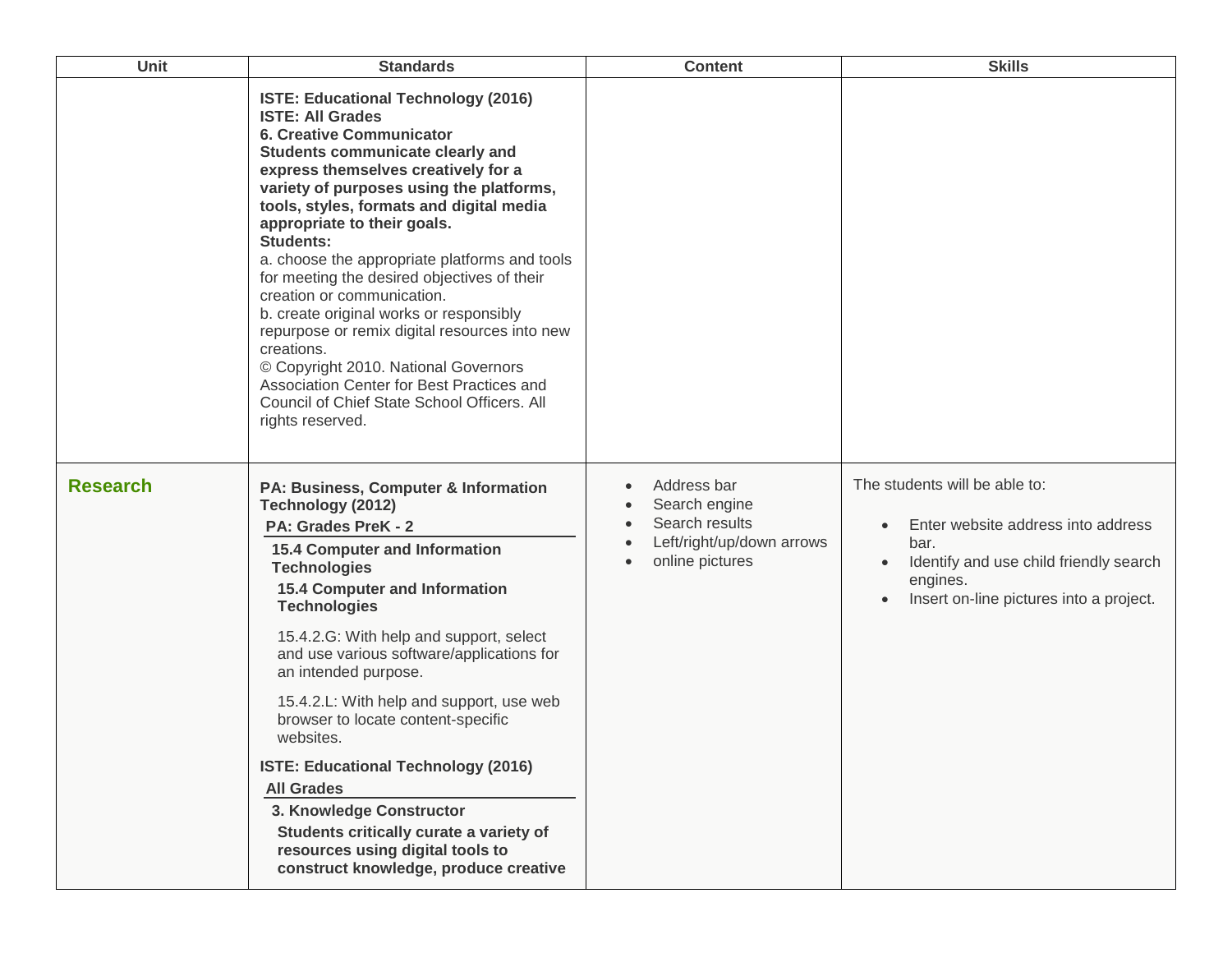| <b>Unit</b>   | <b>Standards</b>                                                                                                                                                                                                                                                                                                                                                                                                                                                                                                                                                                                                                                                                                                                                                                                                                                                                                                                                                                                 | <b>Content</b>                              | <b>Skills</b>                                                                                                                                                                                          |
|---------------|--------------------------------------------------------------------------------------------------------------------------------------------------------------------------------------------------------------------------------------------------------------------------------------------------------------------------------------------------------------------------------------------------------------------------------------------------------------------------------------------------------------------------------------------------------------------------------------------------------------------------------------------------------------------------------------------------------------------------------------------------------------------------------------------------------------------------------------------------------------------------------------------------------------------------------------------------------------------------------------------------|---------------------------------------------|--------------------------------------------------------------------------------------------------------------------------------------------------------------------------------------------------------|
|               | artifacts and make meaningful learning<br>experiences for themselves and others.<br><b>Students:</b><br>a. plan and employ effective research<br>strategies to locate information and other<br>resources for their intellectual or creative<br>pursuits.<br>Copyright © 2015 Commonwealth of<br>Pennsylvania. All Rights Reserved                                                                                                                                                                                                                                                                                                                                                                                                                                                                                                                                                                                                                                                                |                                             |                                                                                                                                                                                                        |
| <b>Coding</b> | ISTE: Educational Technology (2016)<br><b>All Grades</b><br>1. Empowered Learner<br>Students leverage technology to take<br>an active role in choosing, achieving<br>and demonstrating competency in their<br>learning goals, informed by the learning<br>sciences. Students:<br>c. use technology to seek feedback that<br>informs and improves their practice and to<br>demonstrate their learning in a variety of<br>ways.<br>3. Knowledge Constructor<br>Students critically curate a variety of<br>resources using digital tools to<br>construct knowledge, produce creative<br>artifacts and make meaningful learning<br>experiences for themselves and others.<br><b>Students:</b><br>d. build knowledge by actively exploring<br>real-world issues and problems,<br>developing ideas and theories and<br>pursuing answers and solutions.<br>5. Computational Thinker<br><b>Students develop and employ</b><br>strategies for understanding and<br>solving problems in ways that leverage | Code blocks<br>Repeat<br>Loops<br>Functions | The students will be able to:<br>Use code blocks to reach a desired<br>$\bullet$<br>outcome.<br>Utilize problem solving skills (trial<br>and error, debugging, etc.) to<br>complete coding activities. |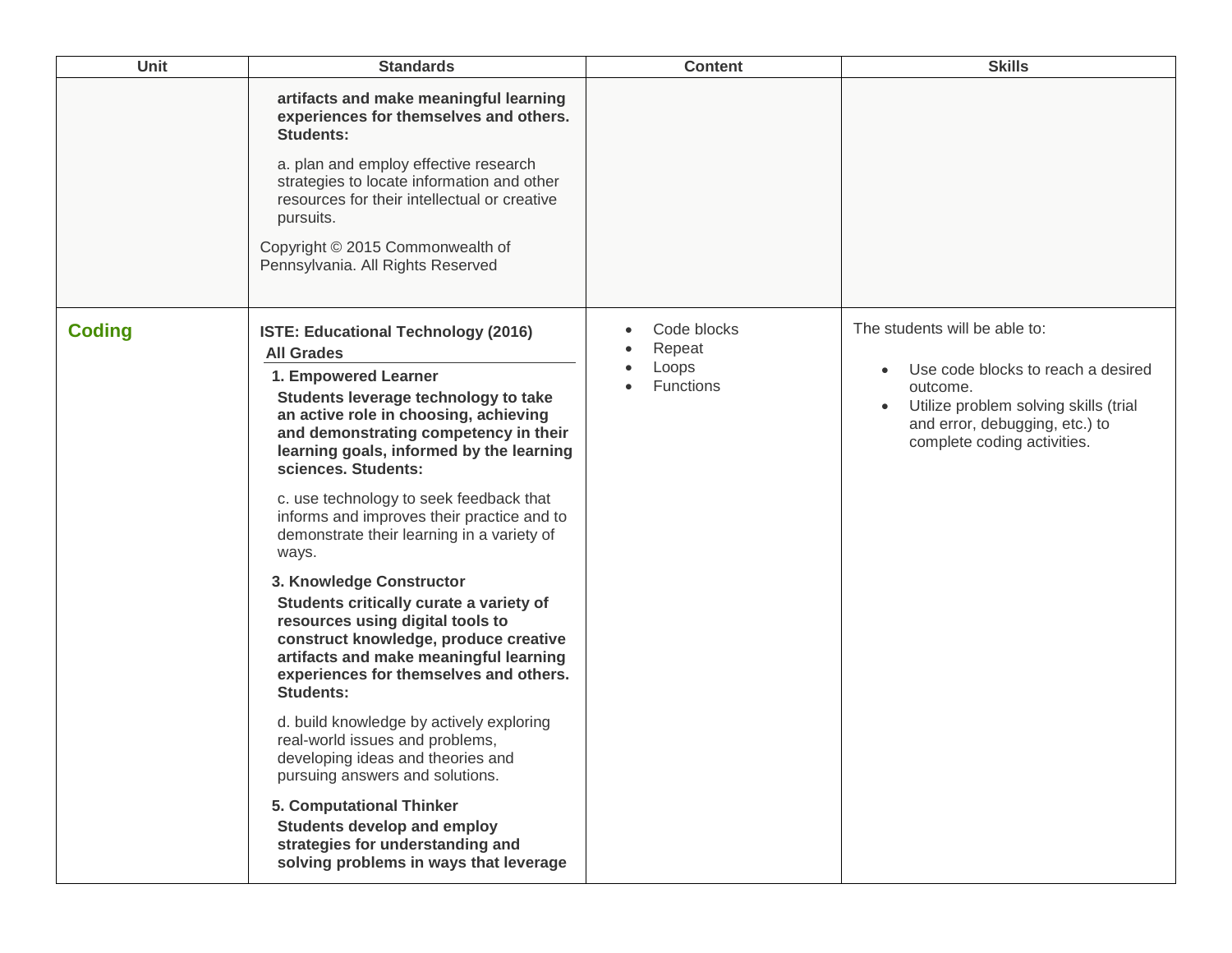| Unit                | <b>Standards</b>                                                                                                                                                                                                                                                                                                                                                                                                                                                                                                                                                                                                                                                                                                                                                                                                                                                                                           | <b>Content</b>                                                                                                                                                                                     | <b>Skills</b>                                                                                                                                                  |
|---------------------|------------------------------------------------------------------------------------------------------------------------------------------------------------------------------------------------------------------------------------------------------------------------------------------------------------------------------------------------------------------------------------------------------------------------------------------------------------------------------------------------------------------------------------------------------------------------------------------------------------------------------------------------------------------------------------------------------------------------------------------------------------------------------------------------------------------------------------------------------------------------------------------------------------|----------------------------------------------------------------------------------------------------------------------------------------------------------------------------------------------------|----------------------------------------------------------------------------------------------------------------------------------------------------------------|
|                     | the power of technological methods to<br>develop and test solutions. Students:<br>a. formulate problem definitions suited for<br>technology-assisted methods such as data<br>analysis, abstract models and algorithmic<br>thinking in exploring and finding solutions.<br>2016 ISTE Standards<br>Students 2016 ISTE Standards for Students,<br>©2016, ISTE® (International Society for<br>Technology in Education), iste.org. All rights<br>reserved.                                                                                                                                                                                                                                                                                                                                                                                                                                                      |                                                                                                                                                                                                    |                                                                                                                                                                |
| <b>Spreadsheets</b> | ISTE: Educational Technology (2016)<br><b>All Grades</b><br>1. Empowered Learner<br>Students leverage technology to take<br>an active role in choosing, achieving<br>and demonstrating competency in their<br>learning goals, informed by the learning<br>sciences. Students:<br>c. use technology to seek feedback that<br>informs and improves their practice and to<br>demonstrate their learning in a variety of<br>ways.<br>d. understand the fundamental concepts of<br>technology operations, demonstrate the<br>ability to choose, use and troubleshoot<br>current technologies and are able to<br>transfer their knowledge to explore<br>emerging technologies.<br>5. Computational Thinker<br><b>Students develop and employ</b><br>strategies for understanding and<br>solving problems in ways that leverage<br>the power of technological methods to<br>develop and test solutions. Students: | <b>Identify Excel</b><br>$\bullet$<br>Spreadsheet<br>Observe others insert<br>$\bullet$<br>data into spreadsheet<br>Collect data for<br>spreadsheet<br>Understand spreadsheet<br>$\bullet$<br>data | The students will be able to:<br>Understand what a spreadsheet is<br>$\bullet$<br>and how it is used.<br>Locate where to create a<br>$\bullet$<br>spreadsheet. |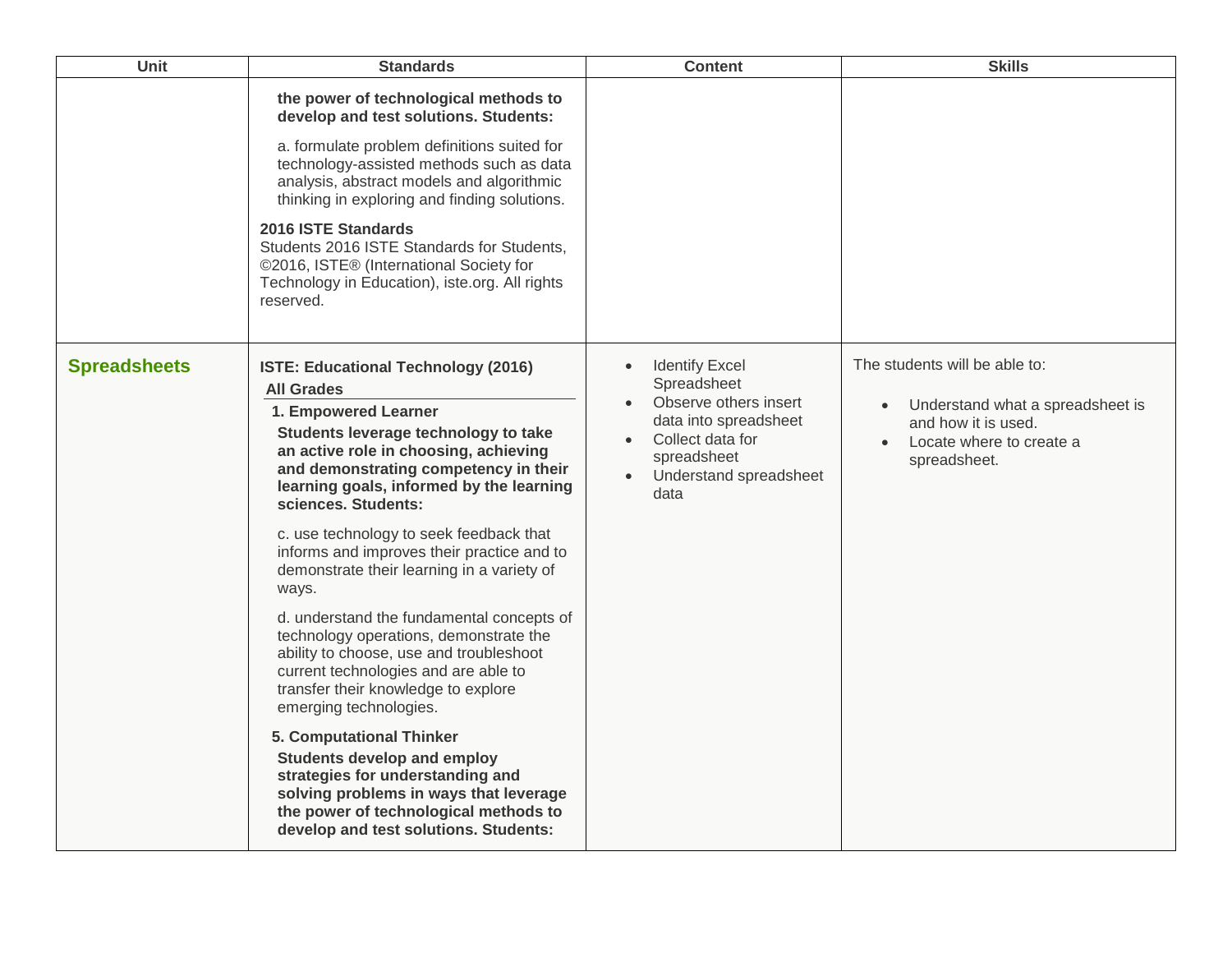| <b>Unit</b>            | <b>Standards</b>                                                                                                                                                                                                                                                                                                                                                                                                                                                                                                                                                                                                                                                                                                                                                                                                                                                                                                                        | <b>Content</b>                                           | <b>Skills</b>                                                                                                                                                                                                                                                                                                                                                                                                                                                                                                                                                                                                                                        |
|------------------------|-----------------------------------------------------------------------------------------------------------------------------------------------------------------------------------------------------------------------------------------------------------------------------------------------------------------------------------------------------------------------------------------------------------------------------------------------------------------------------------------------------------------------------------------------------------------------------------------------------------------------------------------------------------------------------------------------------------------------------------------------------------------------------------------------------------------------------------------------------------------------------------------------------------------------------------------|----------------------------------------------------------|------------------------------------------------------------------------------------------------------------------------------------------------------------------------------------------------------------------------------------------------------------------------------------------------------------------------------------------------------------------------------------------------------------------------------------------------------------------------------------------------------------------------------------------------------------------------------------------------------------------------------------------------------|
|                        | b. collect data or identify relevant data<br>sets, use digital tools to analyze them, and<br>represent data in various ways to facilitate<br>problem-solving and decision-making.<br>2016 ISTE Standards<br>Students 2016 ISTE Standards for Students,<br>©2016, ISTE® (International Society for<br>Technology in Education), iste.org. All rights<br>reserved.                                                                                                                                                                                                                                                                                                                                                                                                                                                                                                                                                                        |                                                          |                                                                                                                                                                                                                                                                                                                                                                                                                                                                                                                                                                                                                                                      |
| <b>Digital Designs</b> | PA: Business, Computer & Information<br>Technology (2012)<br>PA: Grades PreK - 2<br><b>15.4 Computer and Information</b><br><b>Technologies</b><br><b>15.4 Computer and Information</b><br><b>Technologies</b><br>15.4.2.G: With help and support, select<br>and use various software/applications for<br>an intended purpose.<br>15.4.2.K: With help and support, identify<br>similarities and differences between text,<br>graphics, audio, animation, and video.<br>ISTE: Educational Technology (2016)<br><b>All Grades</b><br>1. Empowered Learner<br>Students leverage technology to take<br>an active role in choosing, achieving<br>and demonstrating competency in their<br>learning goals, informed by the learning<br>sciences. Students:<br>c. use technology to seek feedback that<br>informs and improves their practice and to<br>demonstrate their learning in a variety of<br>ways.<br><b>6. Creative Communicator</b> | Digital Design programs<br>iPads<br>Computers<br>Laptops | The students will be able to:<br>Identify, access, and open digital<br>$\bullet$<br>design programs<br>Select and use tools<br>various paint tools<br>$\circ$<br>pencil<br>$\circ$<br>eraser<br>$\circ$<br>fill<br>$\circ$<br>shape<br>$\circ$<br>text<br>$\circ$<br>new paper<br>$\circ$<br>resize/rotate<br>$\circ$<br>copy and paste<br>$\circ$<br>cut and crop<br>$\circ$<br>Change graphic color<br>$\bullet$<br>Fill graphic with color<br>Change background color<br>Create a graphic and describe it<br>$\bullet$<br>Identify and use universal symbols<br>$\bullet$<br>Utilize a variety of multimedia<br>resources for learning activities |